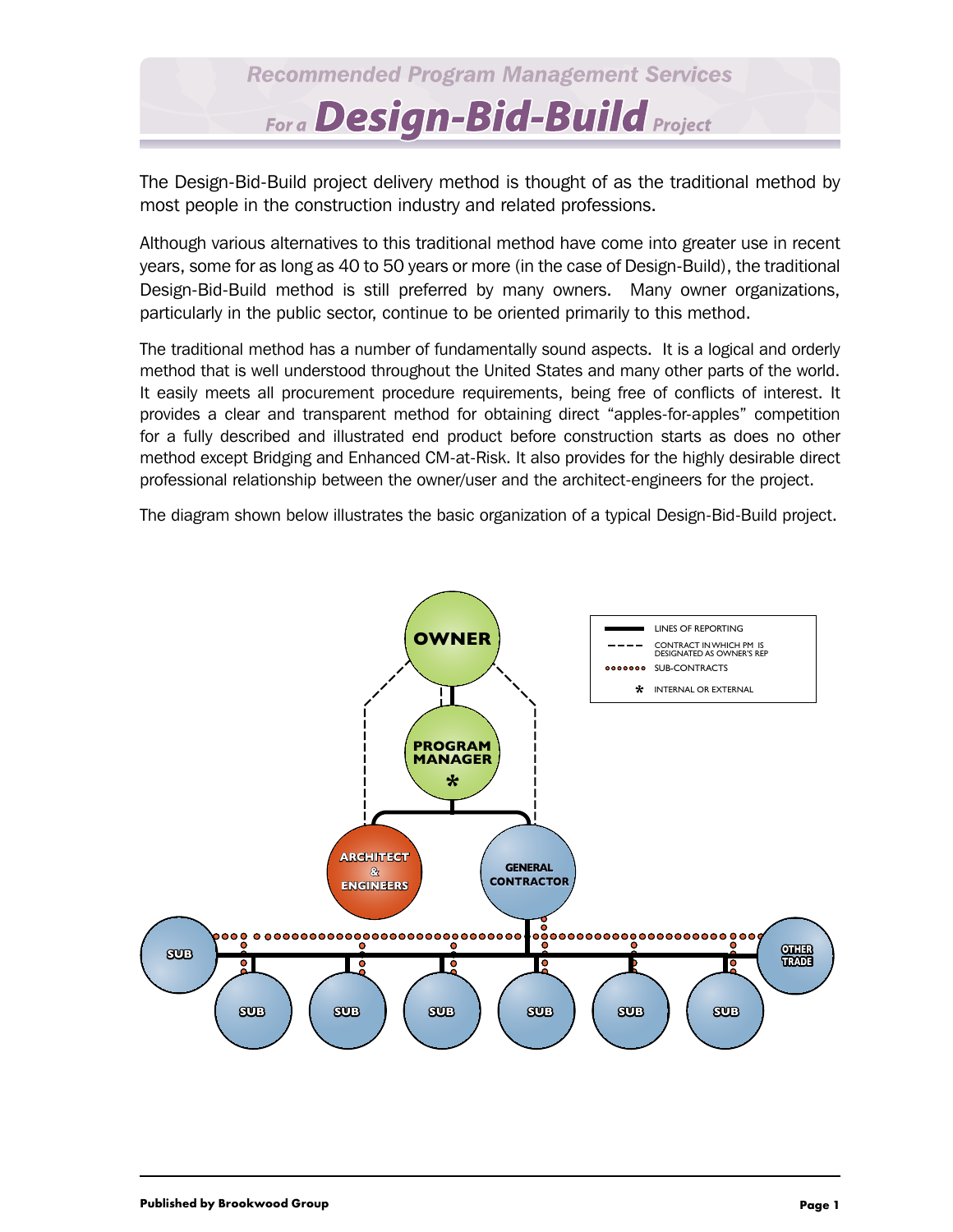# Design-Bid-Build

## **Main Phases of a Typical Design-Bid-Build Project**

|           |                                                                |  |  | <b>CONSTRUCTION</b> |
|-----------|----------------------------------------------------------------|--|--|---------------------|
| <b>SD</b> | <b>Schematic Design</b>                                        |  |  |                     |
| <b>DD</b> | Design Development                                             |  |  |                     |
| <b>CD</b> | Contract Document ("Working Drawings and Specifications") Prep |  |  |                     |

The Architect and the Architect's Consulting Engineers ("AE") first carry out Schematic Design ("SD"). With the Owner's review(s) and approval, the AE then more fully develops the drawings and preliminary specifications in the Design Development ("DD") phase of services. Then, with the Owner's further approval, the AE prepares the final "working drawings" and detailed specifications and contractual requirements referred to as the Contract Documents ("CD").

At that point the Owner, with the assistance of his professional advisors, has the completed Contract Documents with which competitive bids may be received from general contractors or a price may be negotiated with a general contractor who might be selected at that point or earlier. During the construction phase the AE typically works with the Owner's Program Manger (internal or external) to observe the work in progress, review shop drawings, approve progress and final payments, process any change orders and generally act as an advisor to the Program Manager and the Owner.

This set of services is in accordance with a standard form of Agreement between Owner and Architect as published by the American Institute of Architects as well as similar forms of agreement used by many public and private sector owner organizations.

Issues with the traditional process that have caused some owners to change to alternative methods include the fact that the pre-construction phase is fairly lengthy with the Owner having a good bit of project funds at risk before obtaining a firm price on construction. (That is actually also the case with all other project delivery methods except Bridging). The method also leaves the Owner somewhat vulnerable to Contractor initiated changes orders and claims, as well as delays and additional costs for the Owner in correcting post construction problems discovered after occupancy. Also, some of the best sources of knowledge on construction technology and practical construction methods (specialty sub-contractors and building product manufacturers) are not easily involved in the design process in this method.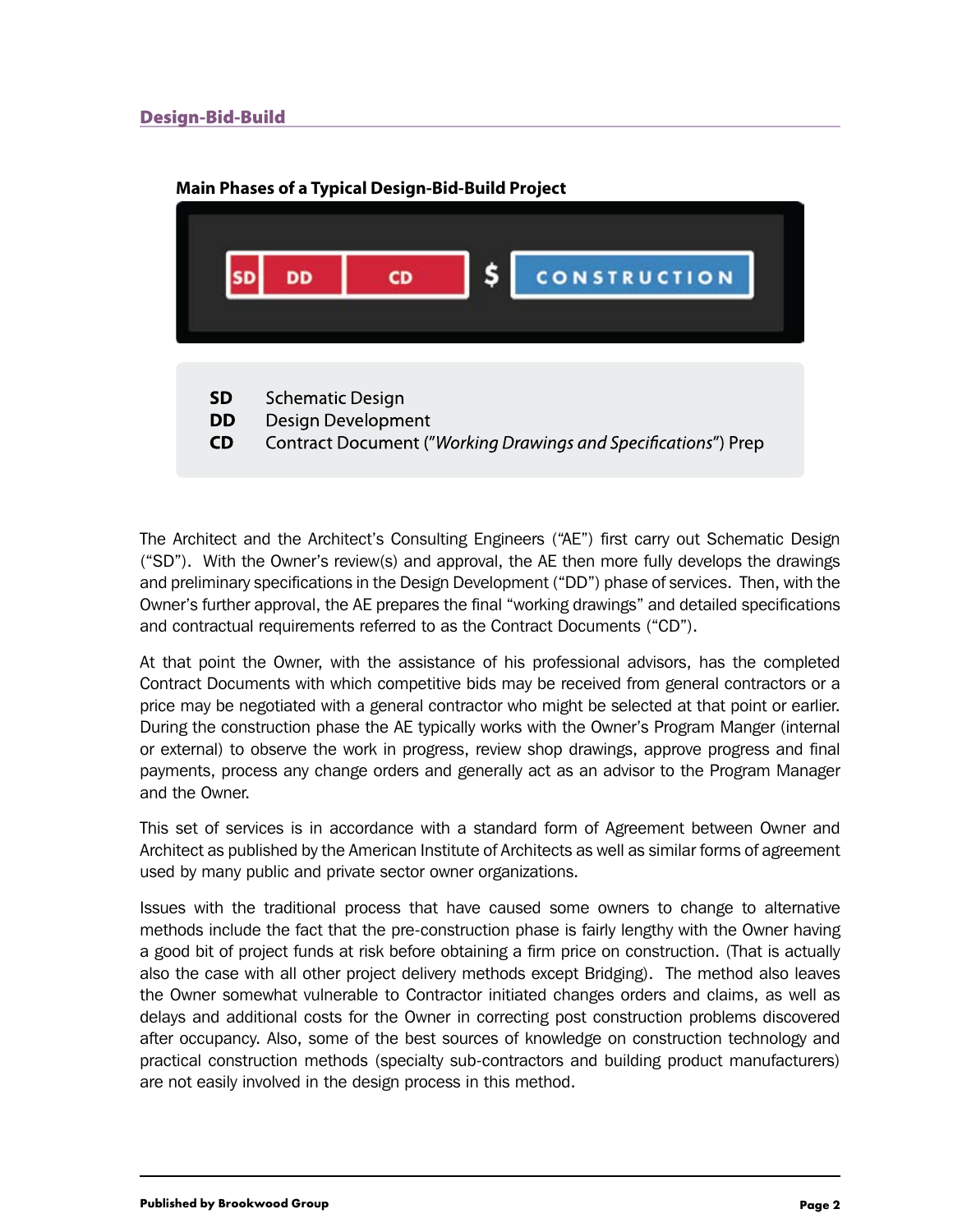# **Typical Program Management Services to the Owner for a Design-Bid-Build Project:**

#### Pre-Design Phase

- Assist the Owner in making final decisions about the project requirements and scope, possibly carrying out for the Owner preliminary technical investigations as to the suitability of the site, evaluating with and for the Owner potential legal and permitting constraints. As necessary, assist Owner in site acquisition.
- Initiate and operate/deliver thereafter a dynamic database, cost-loaded scheduling and reporting Program Management Information System (PMIS) along with briefing reports for senior executives of the Owner's organization. These may be web-based per authorization from Owner.
- Prepare or determine that a full Program of Facility Requirements ("Program") has been prepared and approved by all stakeholders in the Owner organization. Put into a format, or determine that the Program has been put into a format that is suitable as an exhibit to the contract with the Architect and Engineers.
- Simultaneously with above during the review and approval of the Program, develop a Total Project Budget ("Budget") covering all hard and soft costs as well as non construction related procurements such as furnishings, moveable equipment, security systems, signage, fees, taxes, financing costs, etc. along with contingency funds. This requires a skilled PM with thorough knowledge of the design process. The objective should be for the PM to develop and recommend a Total Project Budget with the construction contract price line item set at a figure that the PM knows a competent AE can design within.
- Simultaneously with above, develop a Master Project Schedule ("Schedule") for all major activities of all parties from the pre-design phase through occupancy.
- Determine that the Program, Budget and Schedule are compatible with one another. Assist the Owner in resolving any compatibility issues.
- • Assist the Owner in identification of candidate Architects and Engineers ("AE"). Obtain information about qualifications and/or carry out due diligence whether selections are to be competitive or single source.
- Prepare a project-specific form of Agreement between Owner and Architect for use in the AE selection process.
- Assist the Owner in the award of the AE contract.

Continued on Next Page